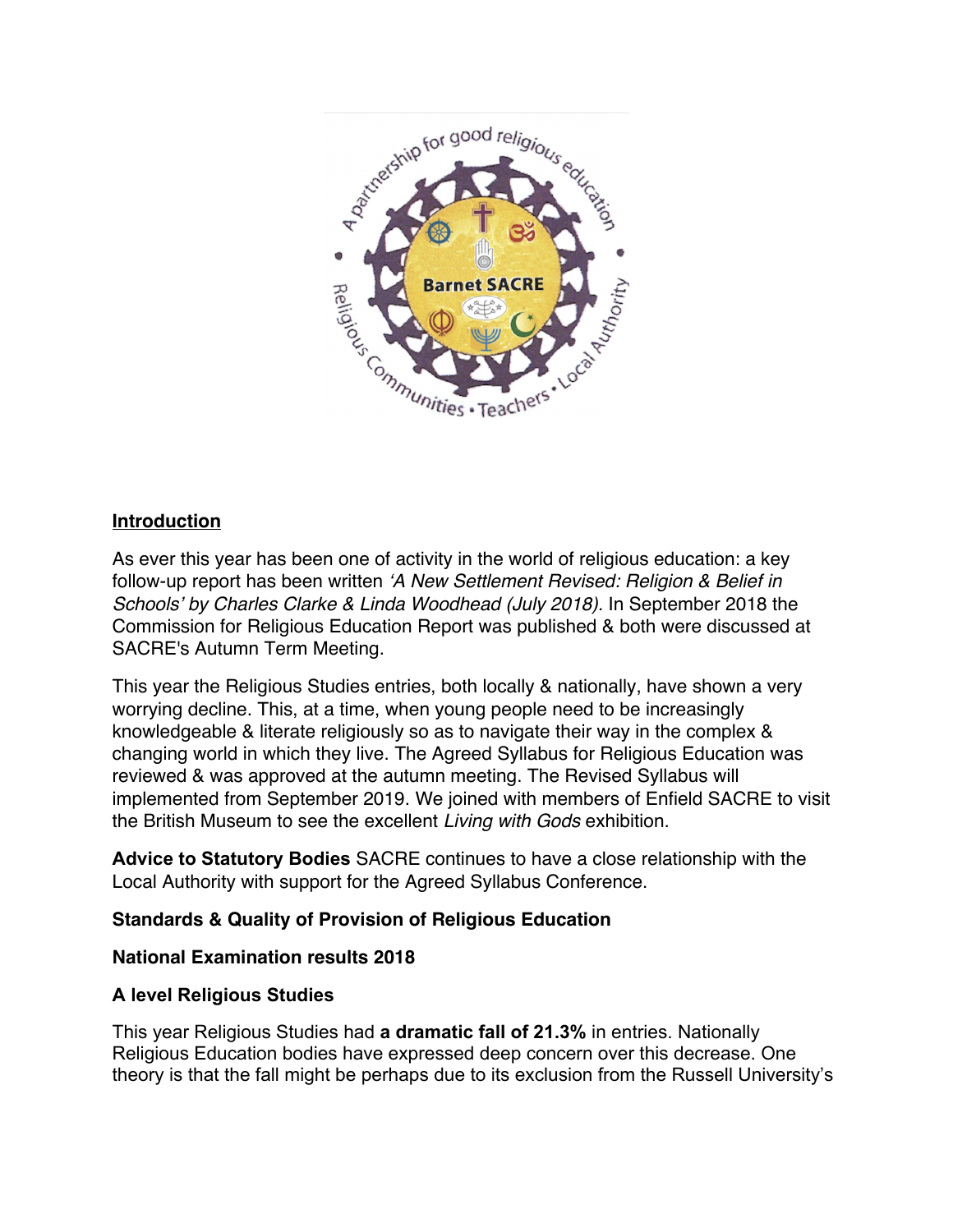'**facilitating subject list'.** As in 2017, most of the RS candidates were female: 14,690 compared with 5837 males.

The National Association of Teachers of RE (NATRE) expressed concern at the decline, Its chair, Ben Wood, said: "This devastating fall has been expected given successive policy decisions that have failed to maintain and support the position of RS as part of a broad and balanced curriculum.

"RS A level is an excellent preparation for both further study and for entering the world of work. It is a subject that helps young people gain access to a wide range of degree courses, and it is valued by employers, with the subject matter and approach of an RS A level helping to equip students with the skills, knowledge, and attitudes necessary to succeed in modern Britain."

The chief executive officer of the Religious Education Council of England and Wales (REC), Rudolf Eliott Lockhart, agreed that the drop was "deeply concerning", and called for urgent action.

Of all RS students, 4.6 per cent achieved an A\* grade, compared with 5.2 per cent last year. More than 50 per cent of students achieved an A\* to B grade; and 98 per cent of students passed. More students took RS than, among other subjects, music (6251); French (8713); law (11,265); physical education (11,307); and political studies (17,964).

### **Barnet A level Results 2018**

176 students were entered for the examination compared with 211 entries in 2017, (191 in 2016 & 165 in 2015). This decrease follows the national trends as indicated above. However, the figures over the last few years have fluctuated between 165-211. The entries came from the following 16 schools: Ashmole; Bishop Douglass, Copthall, East Barnet, Finchley Catholic High, Hendon, J CoSS, London Academy, Menorah High, Mill Hill High, Queen Elizabeth Girls, St James', St Michael's, The Compton School, Whitefield & The Wren Academy. The same number of schools entered pupils , however Hasmonean High has stopped entering students . Whitefield are entering students. The results obtained: A\* 2%; A 17% (with 19% achieving an A\* or A grade) (national average 24.2%) B 36% ; C 23%;D 15%; E4% Unclassified 2%. This compares with the figures for 2017, 6.1% achieved an A\* ( national average 5.7%) with 31.1% achieving an A\* or A grade (national average 24.2%) 53.8% achieving an A\*-B grade (national average 49.2%) so an increase in achievement in A\* & A grades with more entries as compared with 2016 when 22.3% achieved an A\*or A result & 62.6% achieved an A\*-B grade.

**The RS AS-level** nationally customarily attracted a lot of interest among students. Numbers fell from **19,027 in 2017 to 8454** this year, a drop of **44 per cent.**

**Barnet A/S level results 2018** there were 76 entries as compared with 179 entries 2017 & 335 entries in 2016 so a huge drop in numbers reflecting the national trend. The following schools 14 schools entered students: Ashmole, Bishop Douglass, Copthall, East Barnet, Hendon, Christ College Finchley, London Academy, Mill Hill High, Queen Elizabeth Girls, St James', St Michael's , The Compton School & The Wren Academy.

## **GCSE 2018**

The number of pupils in England and Wales taking GCSE Religious Studies full course **has fallen for the second year in a row**, **down 10.4%** against 2017 to 241,749. In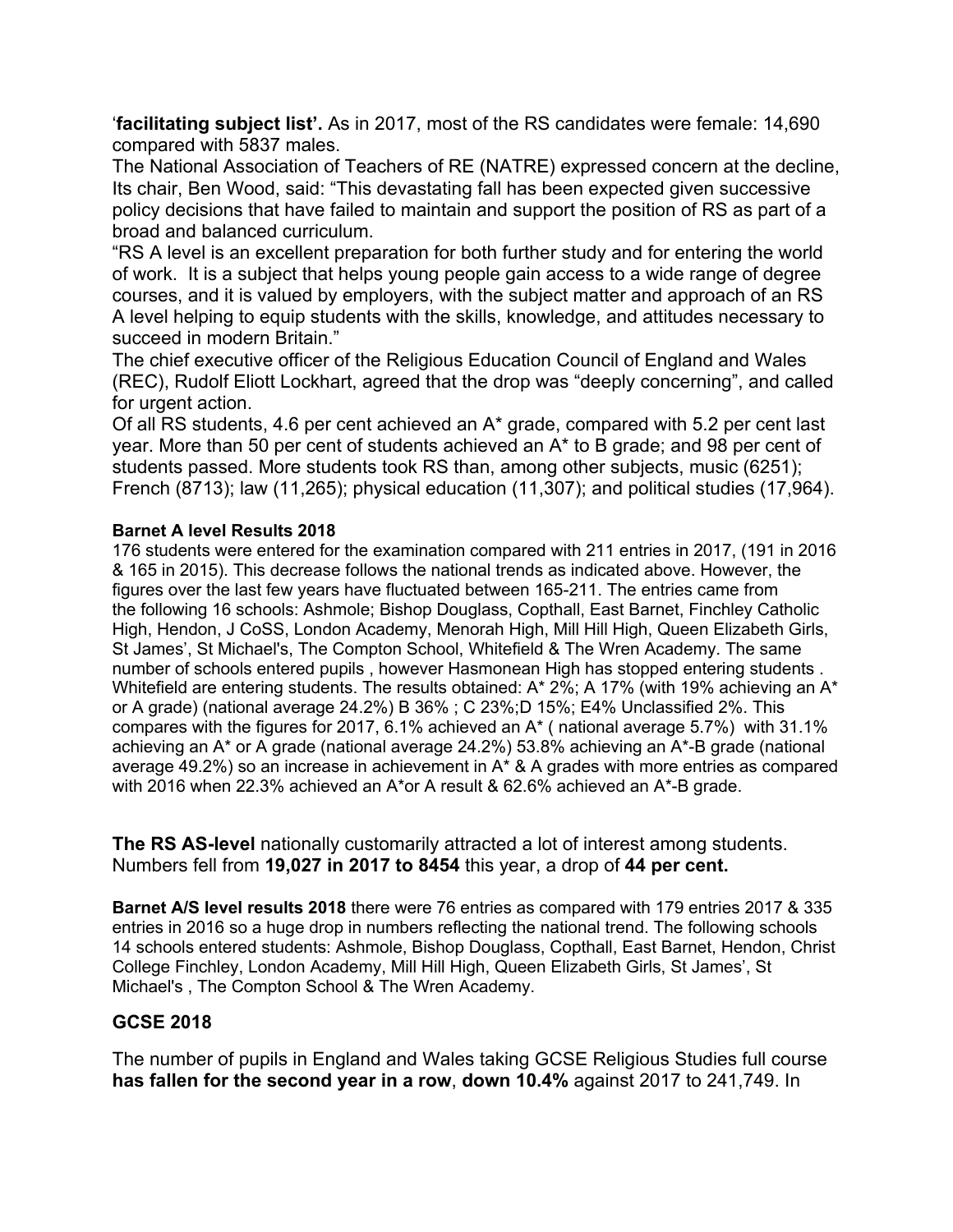addition, the number of pupils in England and Wales taking the short course GCSE in Religious Studies has fallen even more sharply, down 35.8% from last year to 34,087. The decline is greater in England than in Wales. In England the number of entries for GCSE Religious Studies full course has fallen by 10.7% to 229,189. In Wales the equivalent figures are down by 4.2% to 12,560, although these come after last year's record high.

All schools, including Academies, have a legal requirement to offer Religious Education at all key stages, but today's figures suggest that this is not sufficient to ensure that all pupils in England get to study the subject at Key Stage 4. In too many cases, there are no consequences for those schools that decide to flout their legal obligation, with Religious Education not featuring in measures such as the EBacc that are used to hold them to account.

At a time when greater religious literacy is even more necessary than ever before, the decline across England and Wales in students taking GCSE Religious Studies is troubling.

The fall in entries comes despite pupils emphasising how much they value and enjoy studying Religious Education (underlined by the overall rise in entries at A-Level and GCSE over the past decade) and despite the fact that the Government is rightly emphasising the importance for young people to have knowledge and understanding of religions and non-religious beliefs.

This year's drop in entries should not detract from a decade of strong growth for Religious Studies GCSE. In 2008 there were 166,628 entries for Religious Studies in England and Wales. The number of entries increased every year until reaching a peak in 2016. While there has been a decline this year, the number of pupils receiving a full course GCSE in Religious Studies is still 45.1% greater than in 2008.

It has been encouraging to hear that Ofsted intend to pay closer attention to whether schools are meeting their requirements to teach Religious Education. Today's figures show how important it will be for Ofsted to do this.

The key outcomes for Religious Education in England and Wales at KS4 in 2018 are as follows:

- There were 241,749 entries for the full course in GCSE RS, a fall of 10.4% from 2017 (269,839)
- There were 34,087 entries for the short course in GCSE RS, a decline of 35.8% from 2017 (53,071)
- There were 275,836 entries for GCSE RS (combined short and full courses), a decline of 14.6% from 2017 (322,910). Entries for GCSE RS (combined short and full courses) peaked in 2011 at 461,795. Today's figures show a decline in entries of 40.3% in seven years with 186,000 fewer pupils achieving a qualification in RS at the end of KS4.
- 7% of entries for the full course in GCSE RS were awarded at least an A or a 7
- 7% of entries for the short course in GCSE RS were awarded an A or an  $A^*$

# **GCSE RS entries – England and Wales (2008-2018) Diagram**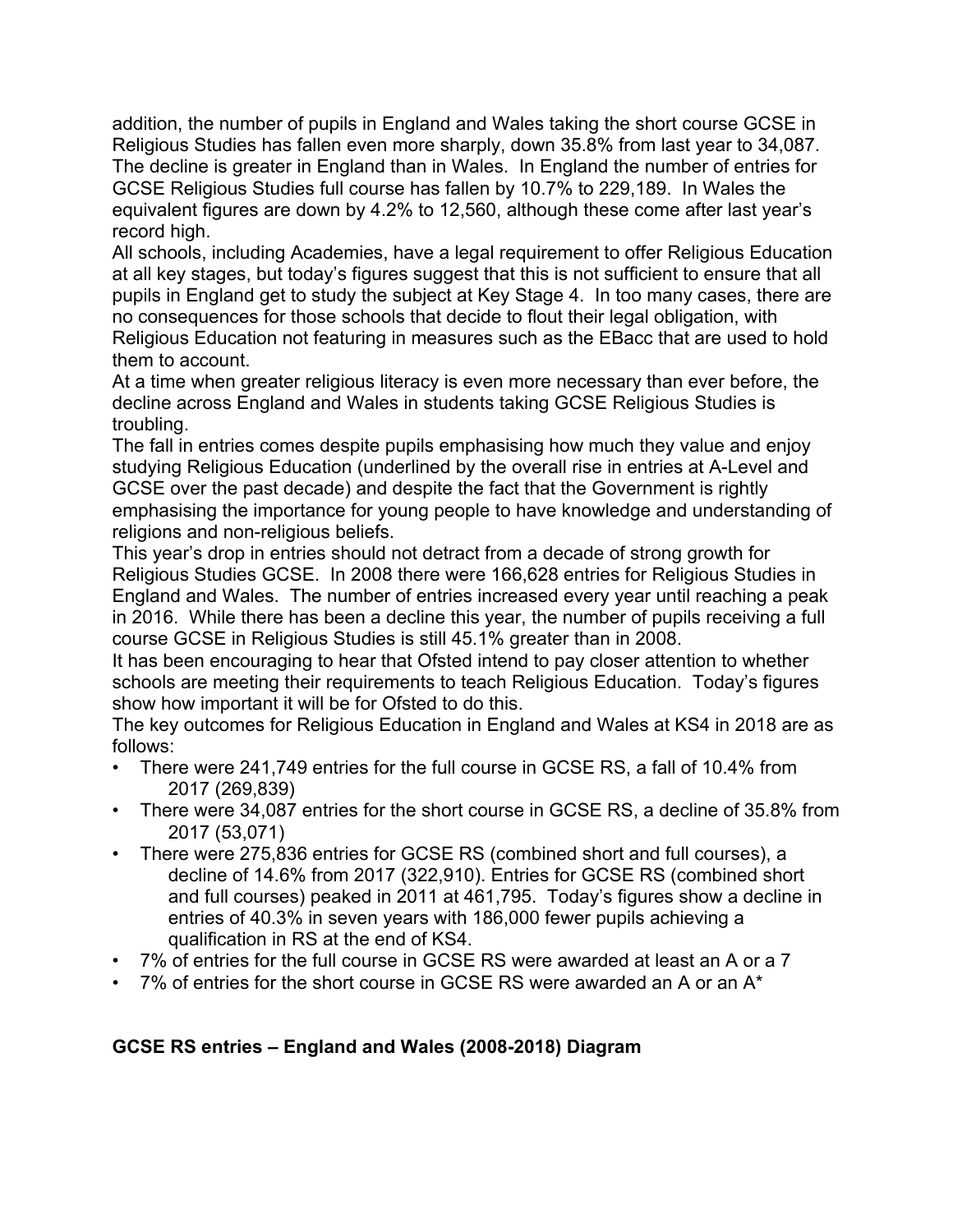Source: http://www. HYPERLINK "http://www.jcq.org.uk/examination-results/gcses"j HYPERLINK "http://www.jcq.org.uk/examination-results/gcses"cq.org.uk/examinationresults/gcses

### **Barnet GCSE full course 2018**

In 2018 there were **1602** entries compared with **1807** (2017) & 1751 (2016) (The following 19 schools (compared with 24 schools in 2016) entered pupils for GCSE full course: Bishop Douglass, Christ College, Copthall, East Barnet, Finchley Catholic High, Friern Barnet, Hendon, JCoss, London Academy, Mill Hill High, The Queen Elizabeth's Girls, St Andrew the Apostle, St James', St Michael's, The Compton, Henrietta Barnet, The Totteridge Academy, Whitefield & The Wren Academy. There were no entries from Hasmonean High & Menorah High

### **Barnet GCSE short course** no data was available.

Barnet SACRE has provided all schools with plans of work & support materials.

### **Agreed Syllabus**

An Agreed Syllabus conference was convened with participants from all the four SACRE groups, a questionnaire was devised, circulated to all schools & the responses collated & used to inform discussions. 4 meetings took place. The Revised Syllabus was approved at the November 2018 Meeting for implementation in the Autumn of 2019.

Support is provided for all primary schools with termly newsletters & coordinator training. A local NATRE group (Enfield & Barnet) also has regular meetings.

### **Collective Worship**

The guidelines are in place & no applications for determination or complaints were received.

**Management of SACRE** three meetings took place & all were quorate. A recruiting drive was put in place by the Chair Kevin McSharry supported by other SACRE members this has resulted in a number of new appointments, ensuring that SACRE reflects the communities of which it is a part.

A termly newsletter is circulated to all members & school & training is held on a regular basis either as part of the meeting or in a separate pre-meeting session.

### **SACRE's contribution to the wider Local Authority Agenda**

A Holocaust pack is produced for use by schools, SACRE members & the wider community written by Rabbi Bernd Koschland, Anna Sallnow & designed by Sister Jacinta O'Driscoll O.P. from the community of Dominican Sisters at Rosary Priory Bushey.. This year it included material from Rabbi Bernd Koschland who wrote about his experience as a Kindertransport refugee. This year in recognition of his tireless work in Holocaust Education, he was awarded an MBE in the Queen's Honours list. We have been fortunate locally to have had his expertise as a former excellent Chair of SACRE, a frequent visitor to schools & his editing of this pack. Young people from local schools who attended the 'Lessons from Auschwitz 'project also included reflections on their experiences & read their material at the annual Holocaust Remembrance Service in Barnet.